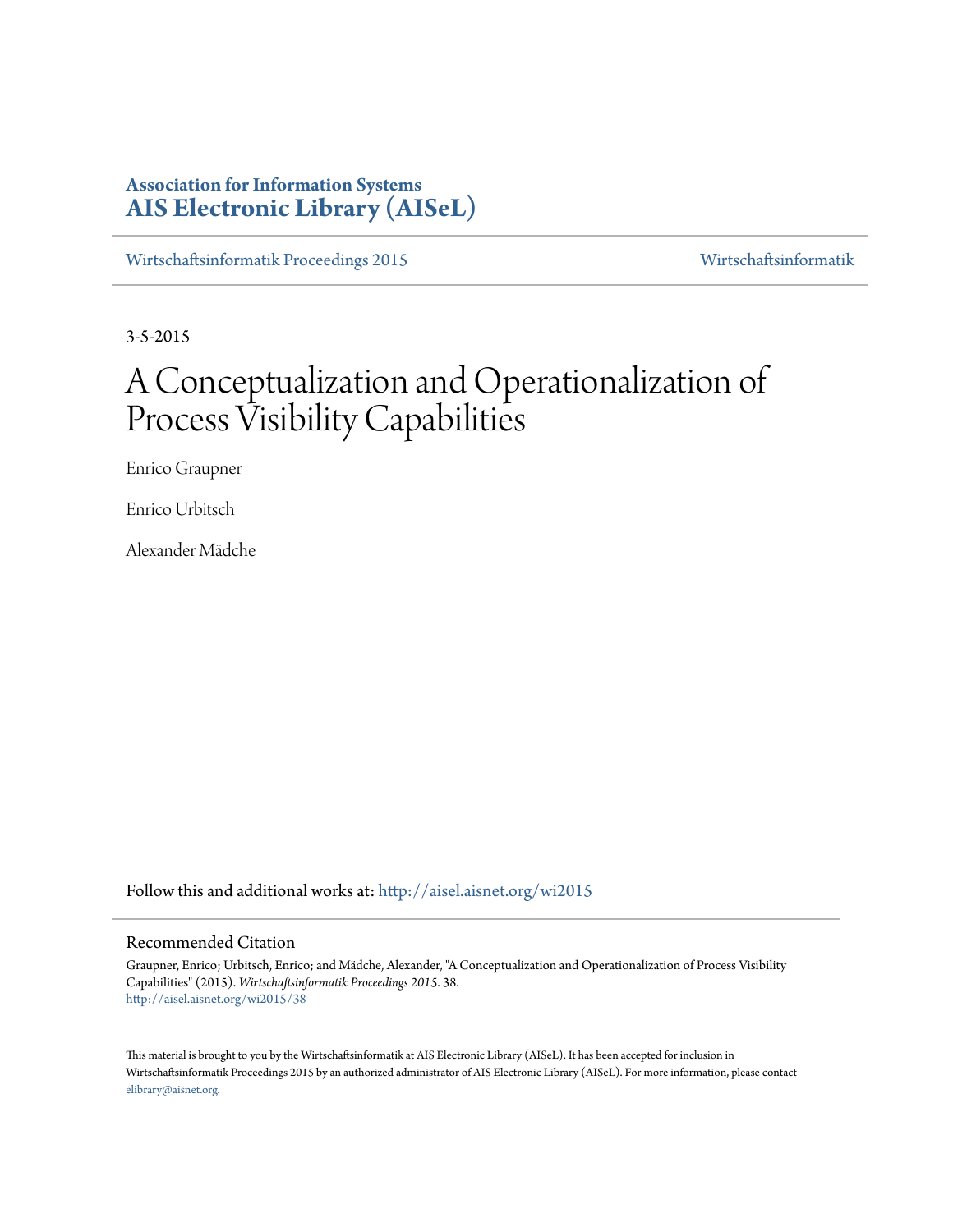# **A Conceptualization and Operationalization of Process Visibility Capabilities**

Enrico Graupner<sup>1,2</sup>, Enrico Urbitsch<sup>1</sup>, and Alexander Maedche<sup>1</sup>

<sup>1</sup> University of Mannheim, Institute for Enterprise Systems, Mannheim, Germany {graupner, urbitsch, [maedche}@es.uni-mannheim.de](mailto:maedche%7d@es.uni-mannheim.de)  $2^2$ Commerz Business Consulting GmbH, Frankfurt (Main), Germany [enrico.graupner@commerzbank.com](mailto:enrico.graupner@commerzbank.com)

**Abstract.** Lately, a trend towards real-time, process-centric Business Intelligence & Analytics on the operational level has emerged. Although there are various systems such as BAM, BPI or CEP that claim to deliver visibility for operational processes, the underlying capabilities remain vague. To close this research gap we present a conceptualization and operationalization for process visibility capabilities. We use the results of a literature analysis and expert interviews for the conceptualization of the respective capabilities. The operationalization is based on existing literature and refined in two academic feedback sessions as well as one card sorting procedure with experts from practice. Our results contribute to a better understanding which capabilities create process visibility and provide a basis for future research.

**Keywords:** Process Visibility, Business Intelligence & Analytics, Process Intelligence, Conceptualization, Operationalization.

# **1 Introduction**

To meet growing business pressures firms increasingly employ Business Intelligence & Analytics  $(BI\&A)$  – particularly for processes on the operational level. A multitude of concepts, methods and underlying software packages exist: They include Operational Business Intelligence [1], Business Process Intelligence [2], Business Activity Monitoring [3] or Complex Event Processing [4]. Process visibility captures the trend towards operational, process-centric decision support [5]. It labels the ability to access, analyze and share process information in an operational context [6].

Although the concept of process visibility is well-grounded in literature, it remains vague which underlying capabilities are important to make process information visible on the operational level [6]. A more thorough understanding can help to guide IT investments more effectively. For instance, software packages may be ranked along visibility capabilities to find the most fitting solution. In addition, the fit between process visibility capabilities and process visibility requirements may help organizations to prioritize IT investments [7]. As a basis, a deeper understanding of the technical IT capabilities that establish visibility for business processes is needed. This leads to the following research question:

<sup>12&</sup>lt;sup>th</sup> International Conference on Wirtschaftsinformatik, March 4-6 2015, Osnabrück, Germany

Graupner, E.; Urbitsch, E.; Mädche, A. (2015): A Conceptualization and Operationalization of Process Visibility Capabilities, in: Thomas. O.; Teuteberg, F. (Hrsg.): Proceedings der 12. Internationalen Tagung Wirtschaftsinformatik (WI 2015), Osnabrück, S. 557-571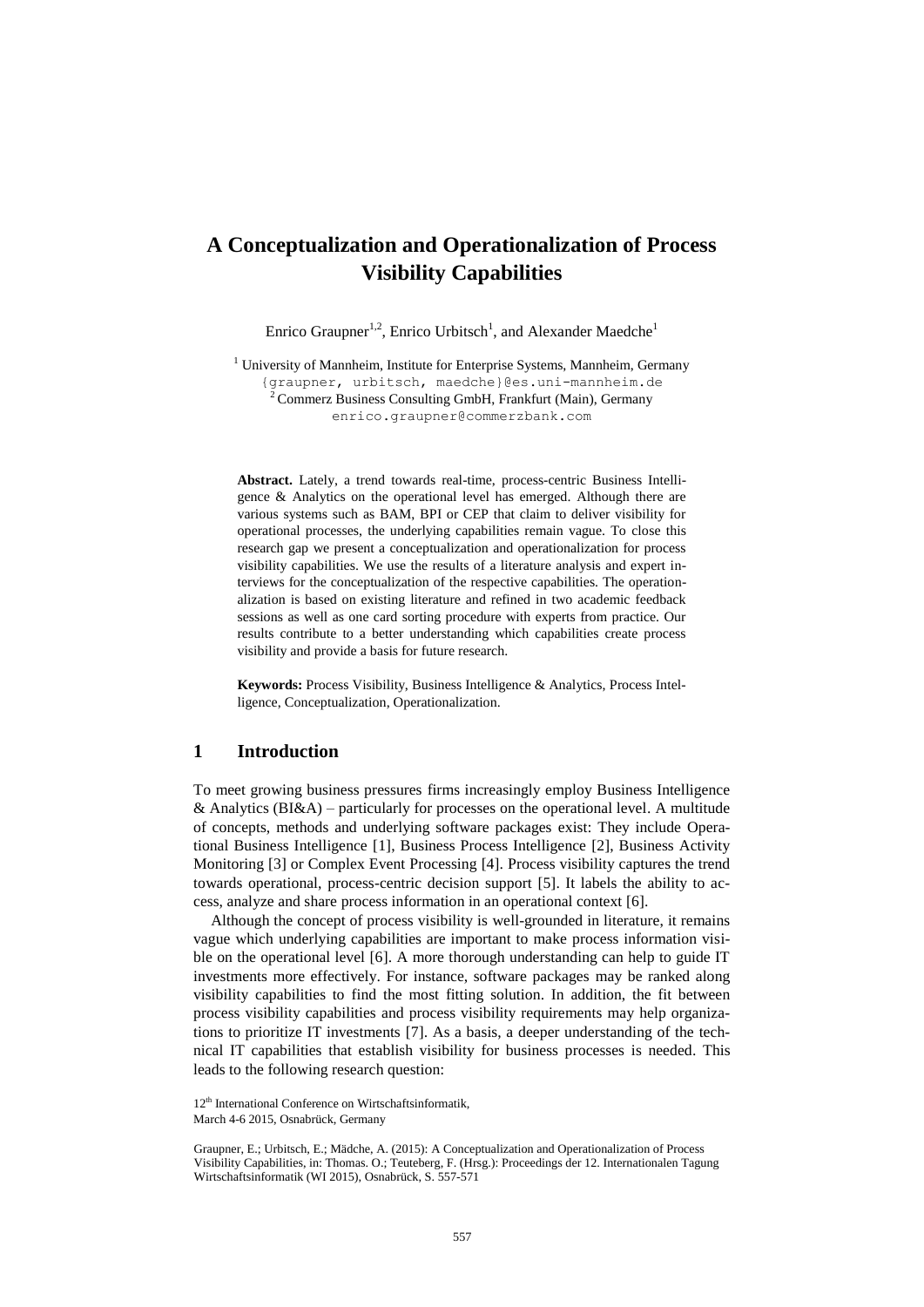#### *How can Process Visibility Capabilities be conceptualized and operationalized from an information technology perspective?*

The remainder of the paper is structured as follows. First, process visibility and related research are described to create a common fundament for the conceptualization and operationalization of process visibility capabilities. Second, the research methodology is outlined. Third, the process visibility capabilities construct is conceptualized. Next, the operationalization from a technical IT perspective is introduced. The paper ends with a conclusion that includes limitations and areas for future research.

# **2 Conceptual Foundations**

Process visibility describes the ability to share, access and analyze process information [6]. It includes "[…] information about process characteristics, performance and outputs […]" [8]. "The extent of Process Visibility depends on the degree to which process information is contextualized, relevant, trusted, timely, and integrated" [5]. It is targeted towards business users and independent from a concrete technology while capturing an explicit end-to-end focus on processes. Through the usage of measures, such as KPIs [9, 10], and analytical techniques [11] problems can be identified in a timely manner. This creates the opportunity to take proactive actions – especially if derived insights are easy to understand and directly usable [12]. Related literature from the area of supply chain management shows that increased visibility can improve operational performance [13] as well as flexibility, decision making and coordination [14] amongst others.

In the following we provide a more detailed description of process visibility along various dimensions that are adopted from existing literature [2, 7, 15, 16]: First, we define the *construct entity and property*. In line with supply chain visibility research [17], process visibility describes an outcome that can be evaluated along several information quality dimensions [5]. Accordingly, the differentiation between process visibility and the respective capabilities that create process visibility is important. Second, the *major process phase* can be described from a process lifecycle perspective: Process visibility is a phenomenon which is native to the monitoring phase of business processes and targeted towards the creation of end-to-end visibility during process execution [18]. Third, the *major decision support phase* can be defined. Process visibility constitutes the basis for decision making through the delivery of important process information. This understanding conforms to existing research, which considers process visibility as an antecedent for decision making [18]. Also in supply chain management visibility is seen as information that supports decision makers [19]. Fourth, the *process reach* of process visibility focuses on operational processes and encompasses both interorganizational and intraorganizational processes. Fifth, the *management level* of process visibility is characterized. Visibility is specifically relevant in an operational context [5] and suited for decision makers to monitor and support day-to-day processes. Sixth, as an operational concept the *range of users* is a broad. It is important for each process worker who handles specific process instances [18]. Seventh, similar to the concept of supply chain visibility, process visibility is not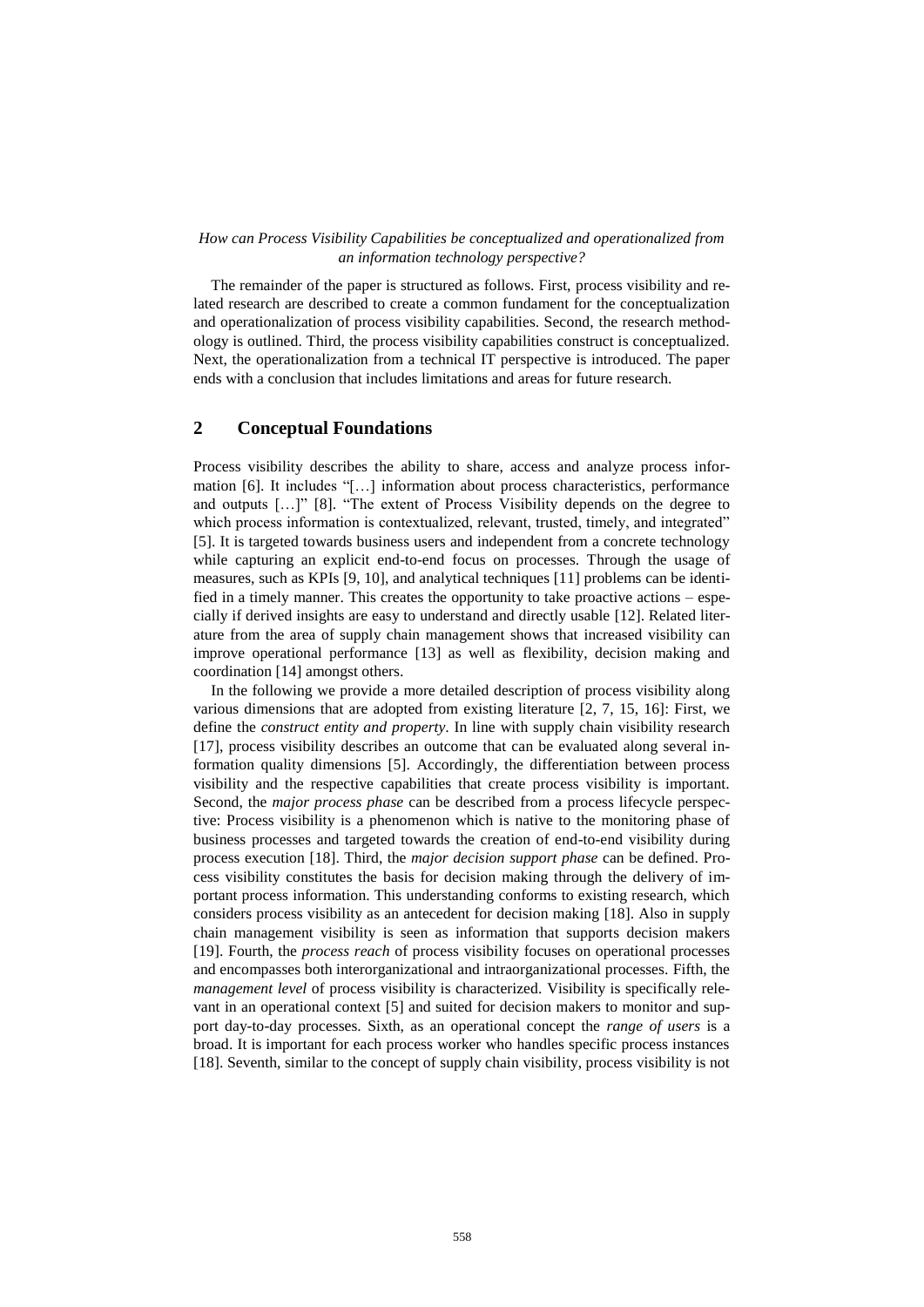related to a certain *type of technology*. Thus, process visibility can be created by various IT infrastructures, such as service-oriented architectures (SOA), event-driven architectures, or a self-learning architectures [20]. Eighth, to characterize process visibility we also consider the *time relevance*. For the identification of problems during process execution, the timely availability of information is essential [5]. In the domain of BI, this is often referred to as "real-time" information availability. This separates process visibility from traditional BI which uses historical data from data warehouses [21]. Ninth, *information sources* refer to the origin of data used for the creation of process visibility. From a process perspective, information can origin from the process itself as well as from other sources, such as other related processes. Finally, the concept can be differentiated considering the *kind of information*. A traditional data warehouse is primarily based on structured data [22]. In contrast, both structured and unstructured data is useful for the creation of process visibility, as "[…] unstructured data provides valuable contextual information for more informed operational decision making" [22].

### **3 Research Methodology**

The research methodology follows a five-step approach (Fig. 1) that is adopted from seminal literature in construct conceptualization and operationalization [15].



**Fig. 1.** High-level Illustration of the Research Methodology

In a first step the process visibility concept was defined unambiguously based on a systematic literature review (see previous section). In a second step a conceptualization of the process visibility capabilities construct was derived. The conceptualization is theoretically grounded in the Information Processing View (IPV) [29–31]. All working definitions of the construct were presented to academics to gather additional feedback. The collected input was then used to inform and refine the understanding of the construct. This procedure is appropriate, as especially in novel domains the con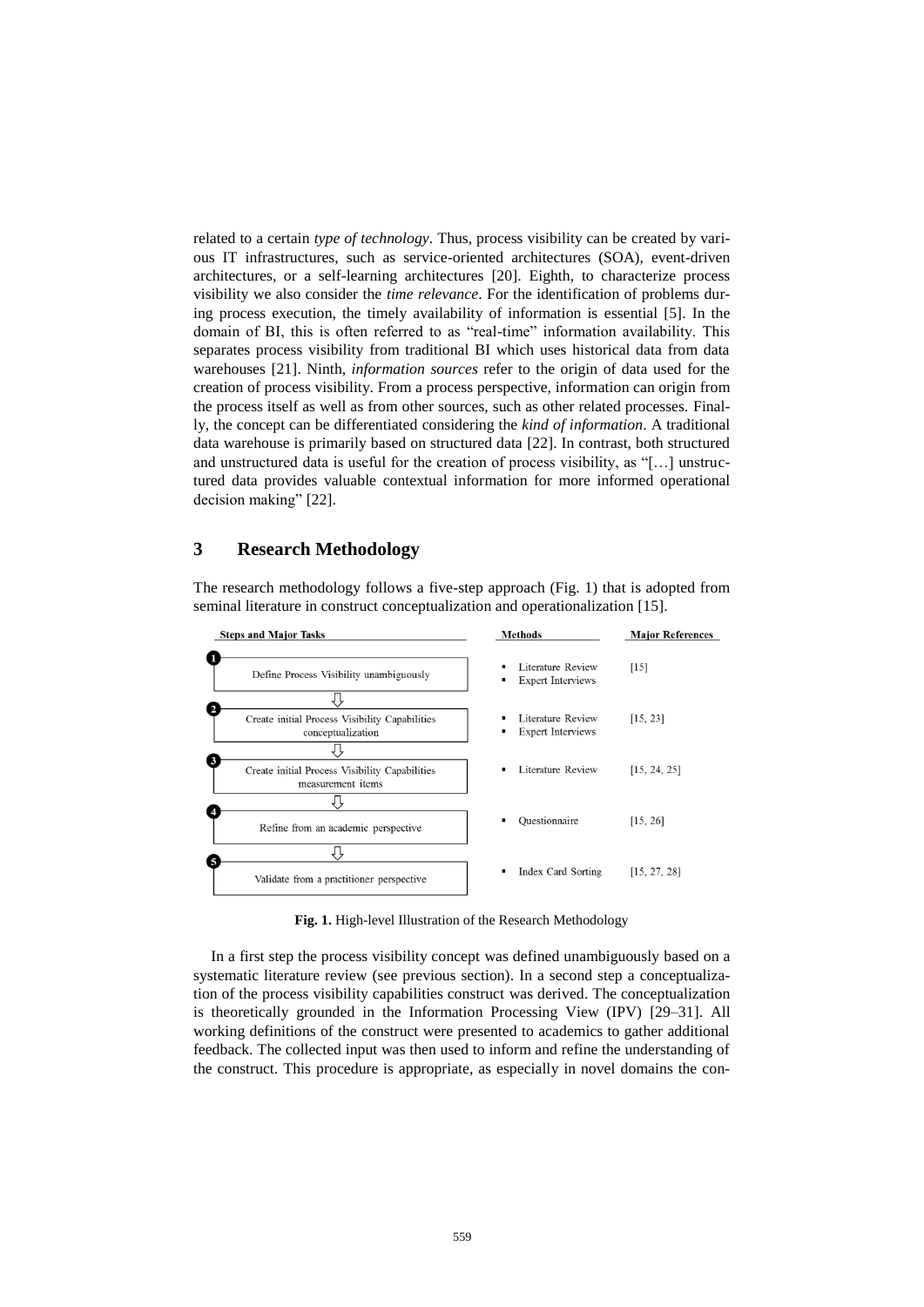struct and scale can evolve together [25]. Subsequently, in step three, an initial set of 26 measurement items were derived from academic literature to operationalize the construct. The items referred to technical capabilities and considered the process level as the unit of analysis. The measurement based on a 7-point Likert scale anchored from "strongly disagree" to "strongly agree". The measures were refined from an academic perspective in step four. To do so, questionnaires were distributed to academics, which instructed them to rate the suitability of the individual measurement items and to provide additional comments on the measures and the conceptualization. To improve the overall quality of the measurement items, two academic feedback rounds were conducted. Finally, in step five the refined measurement items were validated from a practitioner perspective. Six card sorting interviews [27, 28] were conducted with practitioners who work at a large software vendor. All results were analyzed to improve the measurement item quality.

# **4 Conceptualization of Process Visibility Capabilities**

#### **4.1 Theoretical Foundation**

We choose the IPV as theoretical foundation for the conceptualization of process visibility capabilities. It describes information processing as "[…] the gathering of data, the transformation of data into information, and the communication and storage of information in the organization" [32]. The creation of visibility requires these information processing activities that are outlined in the IPV [33, 34]. Drawing from the IPV, this study interprets process visibility capabilities as an IT-based information processing mechanism. This is consistent with prior research, which views certain types of IT systems as information processing mechanisms [35]. Accordingly, process visibility capabilities describe the ability of IT to gather, analyze and disseminate process information (Table 1). Consequently, process visibility capabilities is defined as a multi-dimensional construct [15] consisting of three formative sub-dimensions. All three sub-dimensions are introduced in detail in the following subsections.

| Dimension                                   | Definition                                                                                                                                                                       |
|---------------------------------------------|----------------------------------------------------------------------------------------------------------------------------------------------------------------------------------|
| Process Information                         | The ability of information technologies to collect and integrate                                                                                                                 |
| Gathering                                   | process information from various sources for a specific process.                                                                                                                 |
| Process Information                         | The ability of information technologies to systematically trans-                                                                                                                 |
| Analysis                                    | form process information into meaningful knowledge.                                                                                                                              |
| Process Information<br><b>Dissemination</b> | The ability of information technologies to distribute meaningful<br>process information to a broad range of process participants on the<br>operational level in a usable format. |

**Table 1.** Dimensions of Process Visibility Capabilities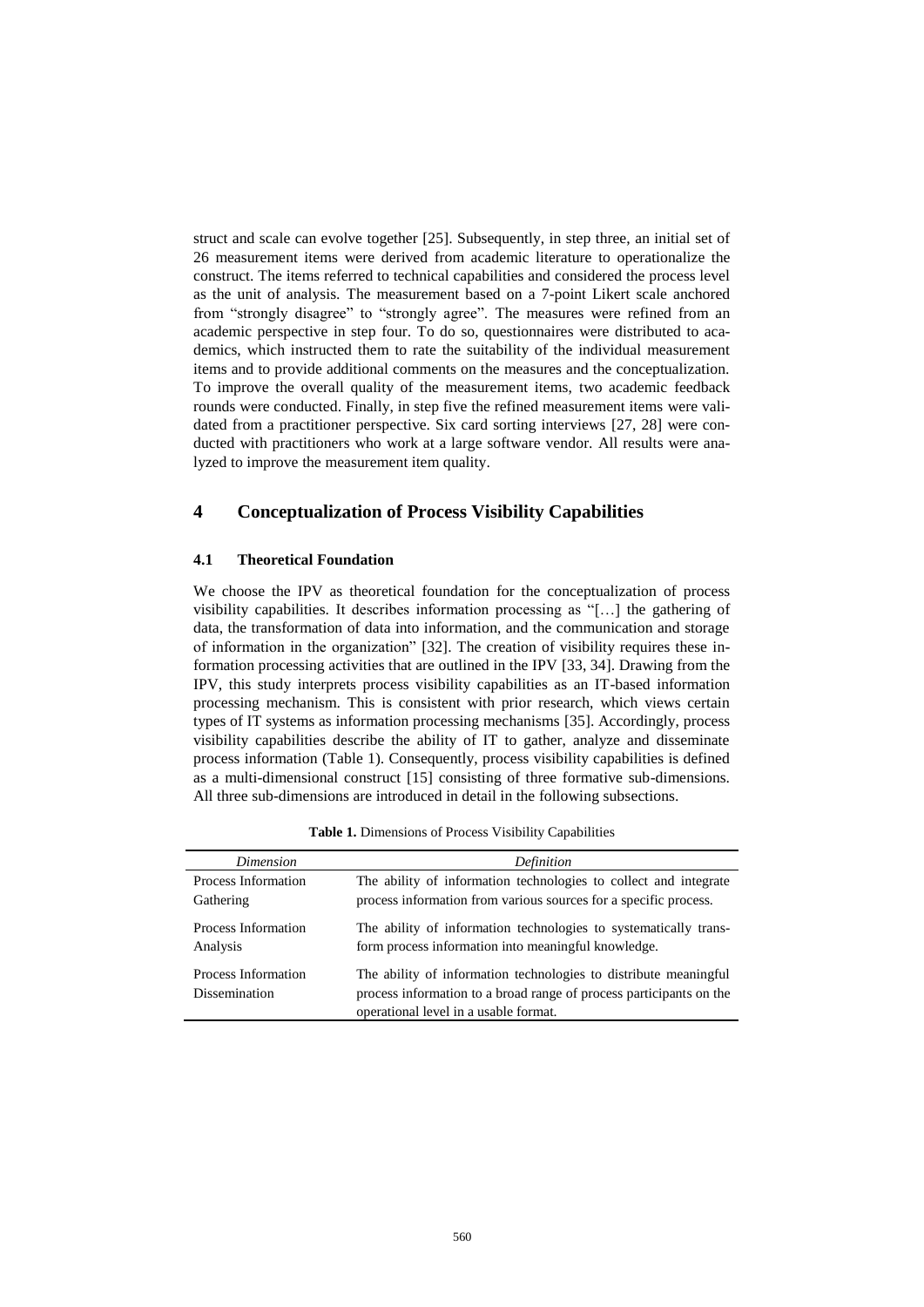#### **4.2 Process Information Gathering**

Business processes can reach across multiple organizational units and across complete organizations [36]. Frequently, they are implemented across multiple systems. This generates various challenges for a unified end-to-end view on processes [18]. To create such visibility IT needs the ability to collect and "[…] integrate information from various sources and systems […]" [20]. With regard to the IPV data integration is seen as one mechanism to meet uncertainty [37]. Furthermore, the collection of the right information is seen as a prerequisite for effective information processing [31].

For the identification of root causes in processes, a high level of detail might be needed, which makes detailed information gathering important [8]. In addition, it might be necessary to collect information from sources which are external to the process. Thus, especially in dynamic, information-rich environments decision makers need timely and accurate information, which creates additional focus on the monitoring of external information to recognize changes in the environment [38]. In the process context, this is specifically relevant, if external data from other processes is needed for the process execution [39].

To meet the above mentioned challenges, process information gathering capabilities of IT are essential. In our context, information gathering refers to both information collection from internal as well as external sources. In summary, process information gathering is defined as the ability of information technologies to collect and integrate process information from various sources for a specific business process.

There are different technologies, which support the gathering of process information from various sources and systems. Key technologies include enterprise application integration technology [40] and sophisticated IT infrastructures, such as eventdriven architectures or service-oriented architectures which provide a fundament for effective information collection [20]. A promising method to gather process information from various sources suggests the usage of non-intrusive techniques based on data traces created during process execution [18].

#### **4.3 Process Information Analysis**

The analysis of information is a critical task in information processing as it has the purpose "[…] to translate information into specific knowledge that can be used by managers and organizational members to achieve the purposes of the organization" [41]. From an IT perspective, analysis capabilities can be especially found in the area of BI&A. They enable the analysis of high volume data to derive vital information for decision making [42]. Through the creation of insights and the identification of opportunities [43, 44], those capabilities enable a shift from a reactive to a proactive responses to changes [45].

In the process visibility context, the time criticality of operational decision making has to be considered. Thus, sophisticated analytical tools, which require time consuming and labor intensive analysis, are often not suited for the operational level [46]. As a consequence, the IT systems should analyze process information in an almost automated way to derive information which is meaningful for business users. This can be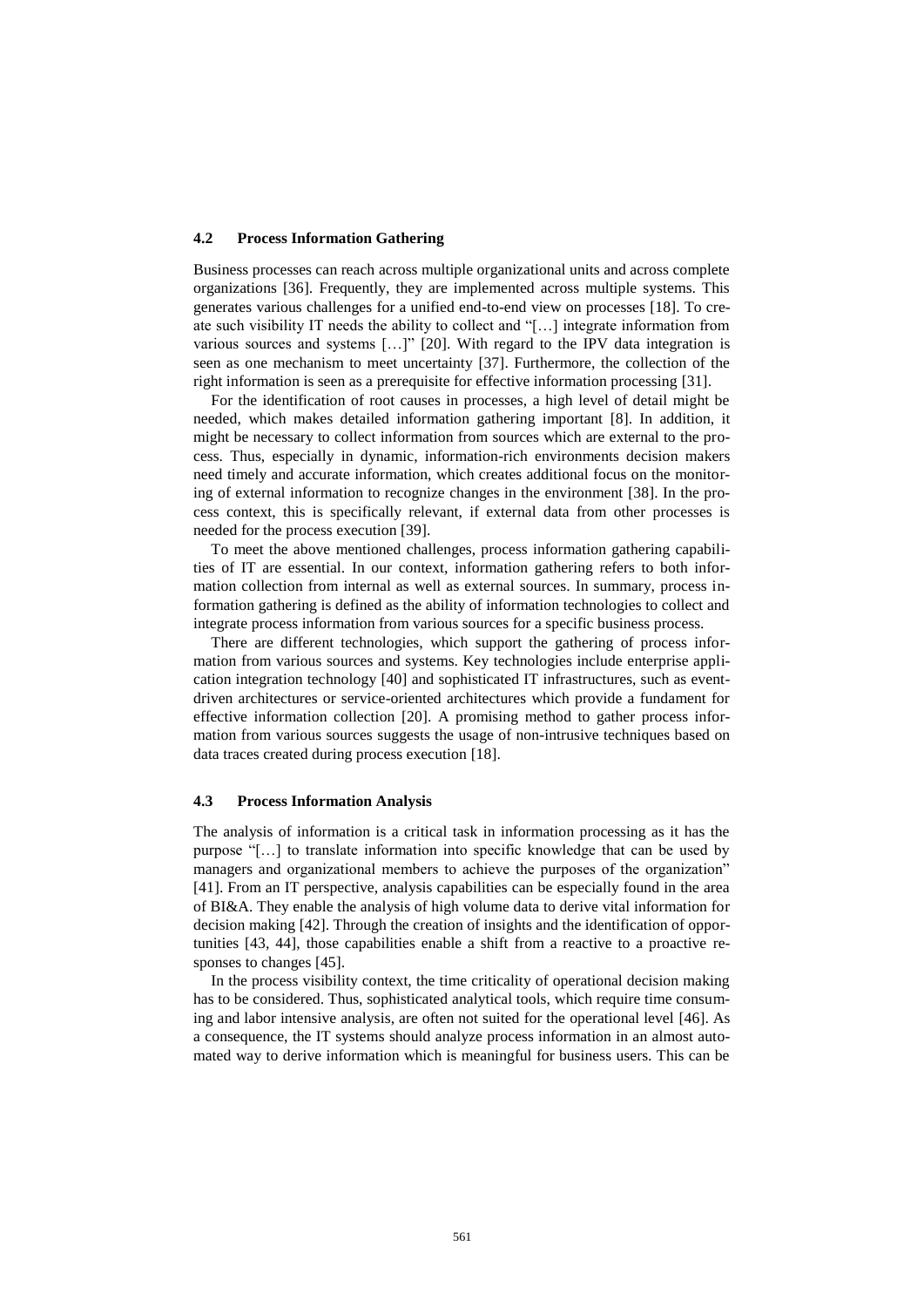achieved by embedding knowledge in IT artefacts [47], which is then used to transform data into information and lower value information into higher value information [48]. For instance, based on historical data, predictive models can be created through data mining and process mining techniques which are then used to predict the performance of running process instances [49].

The paper at hand considers process information analysis as part of process visibility capabilities. Process information analysis is defined as the ability of information technologies to systematically transform process data into meaningful process information. Transformation techniques include statistical and quantitative analysis as well as the usage of explanatory and predictive models [50]. Meaningful information is only created when the data is set in the right context [51]. Accordingly, data must be set in the process context through the analytical capabilities which are embedded in IT. KPIs about running processes are a typical example of meaningful process information, as they provide direct decision support [10]. In detail, there are two general types of metrics which can be differentiated in the process context [11]. Generic metrics, such as the cycle time, exist for all types of processes [11]. In contrast, userdefined metrics apply only to certain processes [11], but can be highly valuable.

There are various technologies and methods that support process information analysis. They range from basic descriptive techniques to advanced predictive and prescriptive capabilities (Davenport & Harris, 2007). Specifically relevant are key performance indicator managers, data mining tools and rule engines, which are often part of a BAM system [46]. Further, BPI tool suites can be used to analyze currently executed process instances in different ways [49]. CEP is another technology to derive valuable process information, as it has the ability to detect complex patterns in running processes [52].

#### **4.4 Process Information Dissemination**

"The best information will be wasted if it is not routed to the people in the organization who need it to perform their jobs" [8]. The concept of process information dissemination captures this aspect. On the organizational level, information dissemination generally refers to the exchange of information within an organization [53]. In the area of knowledge management, dissemination describes the distribution of information to persons who need it [54].

Applying those definitions to process visibility capabilities, process information dissemination refers to the ability of information technologies to distribute process information to a broad range of process participants on the operational level in a usable format. Based on an existing stakeholder definition [55] a process participant refers to any group or individual who can affect or is affected by the business process. Operational decision makers in a process may be one example in this regard. Process information dissemination should be role-specific, as information requirements can vary across job roles depending on the underlying contextual characteristics [56, 57]. This ensures that information is easily comprehensible to derive possible actions from it quickly [58]. Further, this aspect is central to reduce information overload [59, 60]. Additionally, it is beneficial to enable a fast analysis of the information by the recipi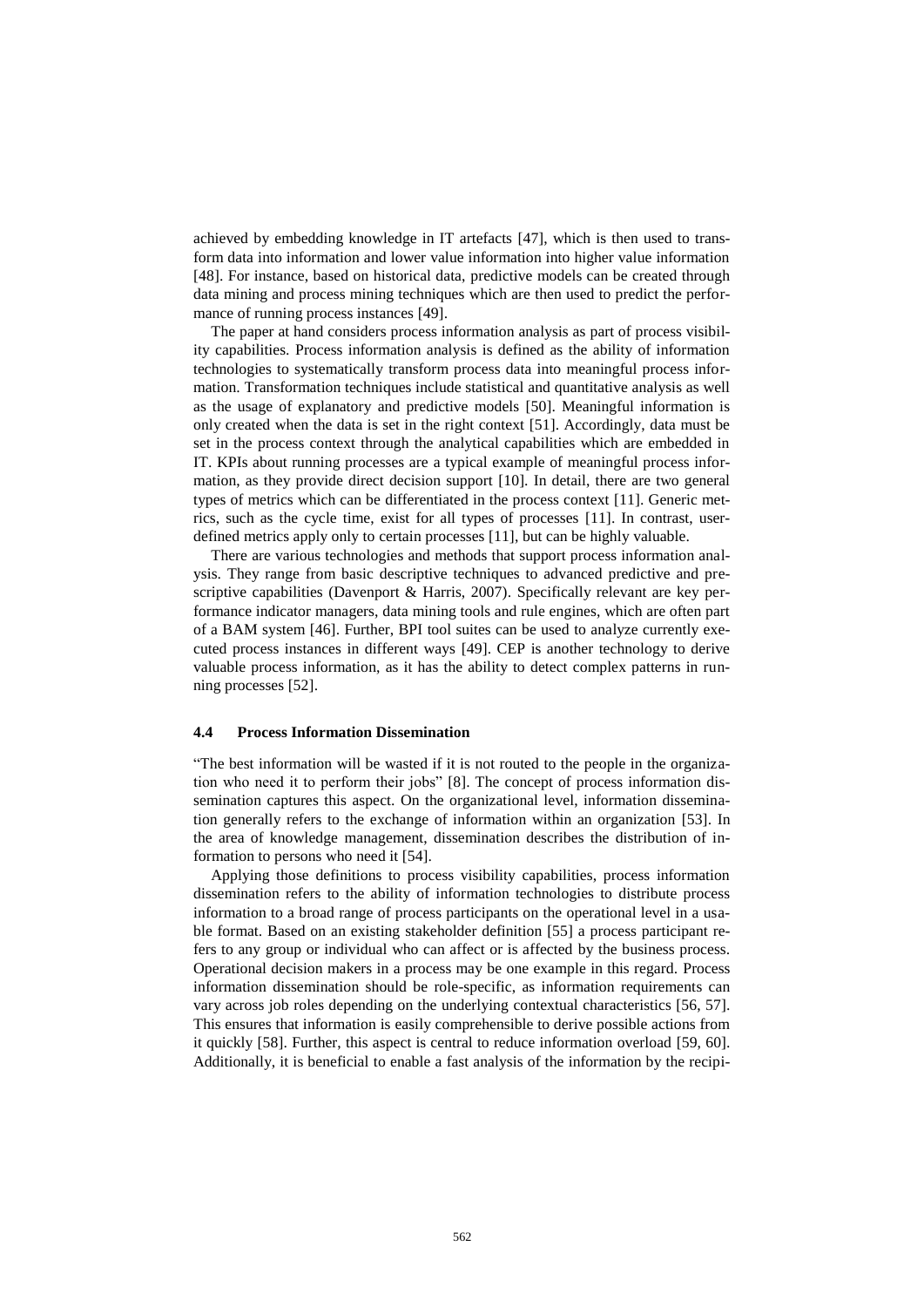ent [59] with a consistent and comprehensible presentation format. From an IPV perspective, the presentation of information in a comprehensible and routine way reduces equivocality [61]. In addition to giving process participants basic access to process information, especially the time criticality on the operational level can make it necessary to push messages directly to the users in form of alerts [59]. For instance, in supply chain processes automatic alerts can be generated by IT when the inventory level reaches a certain threshold [62].

Technologies which support process information dissemination include but are not limited to dashboards, web portals and mobile applications [63]. If a process spans across multiple organizations, contemporary information exchange technologies such as internet electronic data interchange can be used [64]. In the area of finance, data exchange standards such as the eXtensible Business Reporting Language (XBRL) are already applied [65].

# **5 Operationalization of Process Visibility Capabilities**

#### **5.1 Item Generation and Academic Item Refinement**

As a basis, an initial set of 26 measurement items was derived to operationalize the three sub-dimensions of the process visibility capabilities construct. In a first round, evaluation questionnaires were distributed to four academics with substantial experience in empirical research. To assure understandability and clearness of instructions, the questionnaire was constructed based on an existing questionnaire used in a scale development study in the business process domain [26]. The questionnaire provided respondents with an introduction into the research project and an explanation of major characteristics of process visibility. A working definition of the three process visibility capabilities dimensions was provided. Participants were asked to rate how well a given measurement item fits the overarching construct definition (from  $1 -$  "fits extremely poorly" to  $7 -$  "fits extremely well"). Further, they were asked to provide comments on ambiguous or unclear items and suggest further measurement items.

The results of the first evaluation round were analyzed. In line with previous research [26] a rank-ordered list with average ratings of the individual measurement items was used. Afterwards, all working definitions of the construct dimensions were refined. The wording of several items was revised based on the received comments.

A second evaluation round was conducted with the refined working definitions and measurement items. Questionnaires were administrated to four academics, two of whom had participated in the first round. The working definitions of the individual constructs received superior feedback than in round one. Furthermore, the mean rating of Process Information Gathering (PIG) related measurement items increased from 4.6 in round one to 6.2 in round two. The mean rating of Process Information Dissemination (PID) related measurement items increased from 4.4 to 5.6. Only for the Process Information Analysis (PIA) dimension, the rating declined from 5.1 to 4.6. As a result, the working definition and several measurement items were slightly refined following input from the participants.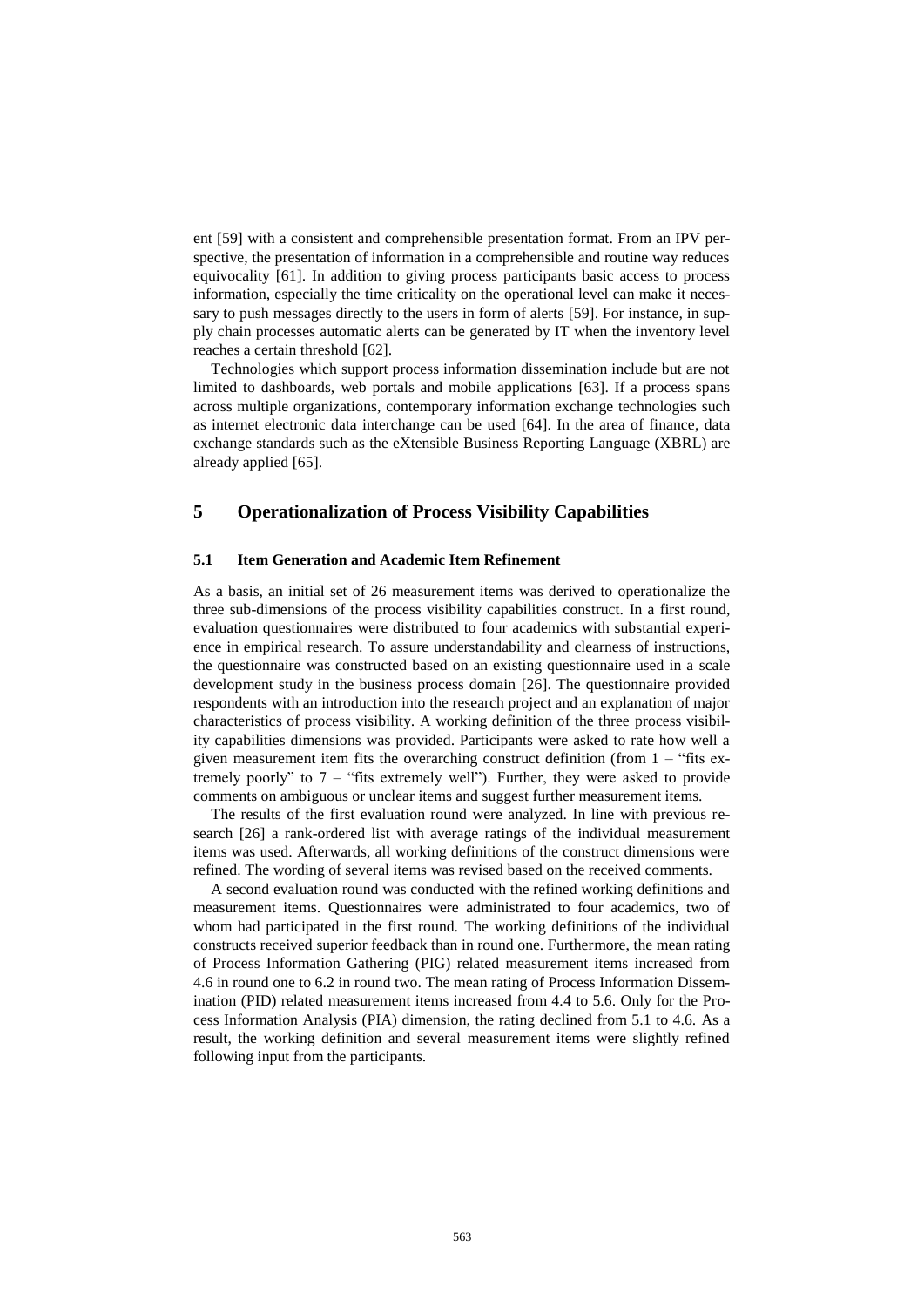#### **5.2 Practitioner Item Validation**

Following the academic refinement, the measurement items were evaluated from a practitioners' perspective using a card sorting technique. Six experts from a leading software vendor with long-year BPM experience and in the development of a process visibility related software product joined the card sorting. All participants received an introduction to the research project and the procedure. Additionally, a trial sort with examples from the automotive industry was conducted to familiarize the participants with the methodology [27]. Next, participants were asked to sort 26 randomly shuffled measurement items into the three construct categories of PIG, PIA and PID based on the formal construct definition which was provided. Within each construct category the items had to be ranked priority-wise. An category "other" was added for items, where respondents felt that the item did not fit in any category [27]. This identifies ambiguous items and delivers further input for the quality of the items.

In a first step a placement matrix (Table 2) was created from the sorting results of all participants [27, 66]. On average 85 percent of the items were placed into the intended category. Only three items were assigned to the dimension "other" indicating content validity for the overarching process visibility capabilities construct. The correct placement ratio was specifically high for the PIG items. High values in the offdiagonals between actual and target category can be an indicator for construct ambiguity, item ambiguity or a combination of both [27]. Ten items of the PIA construct were placed into the PID category and nine items of the PID construct were assigned to the PIA category. This indicates that only some items tap into the content domain of both, the PIA and PID construct. In addition, the interrater reliability of the sorting was evaluated by the average kappa [67] between each pair of sorters. A result of 0.64 indicates good reliability and is close to the recommended threshold of 0.65 [27].

|                        |     | <b>Actual Category</b> |     |              |                                  |
|------------------------|-----|------------------------|-----|--------------|----------------------------------|
| <b>Target Category</b> | PIG | PIA                    | PID | <i>Other</i> | <b>Rate</b> ( $\varnothing$ 85%) |
| PIG                    | 35  |                        |     |              | 97%                              |
| PIA                    |     | 49                     | 10  |              | 82%                              |
| PID                    |     |                        | 46  |              | 77%                              |

**Table 2.** Results of the Card Sorting Procedure

The following tables provide an overview of the final measurement items and their evaluation in the practitioners' card sorting procedure (Table 3-5). The column "Correct Placement" shows the number of correct placements within the six card sorting sessions. The column "Normalized Priority" indicates the relative position an item received in a category. For instance, if an item was placed on the first position (i.e. it had the highest relevancy for a participant) within a specific category, it received rank one. For comparability the rating was normalized and the average for all participants was calculated. Finally, the column "SD" indicates the standard deviation. Items with three or less correct placements are sorted out for the final set of measurement items (see crossed out items in tables).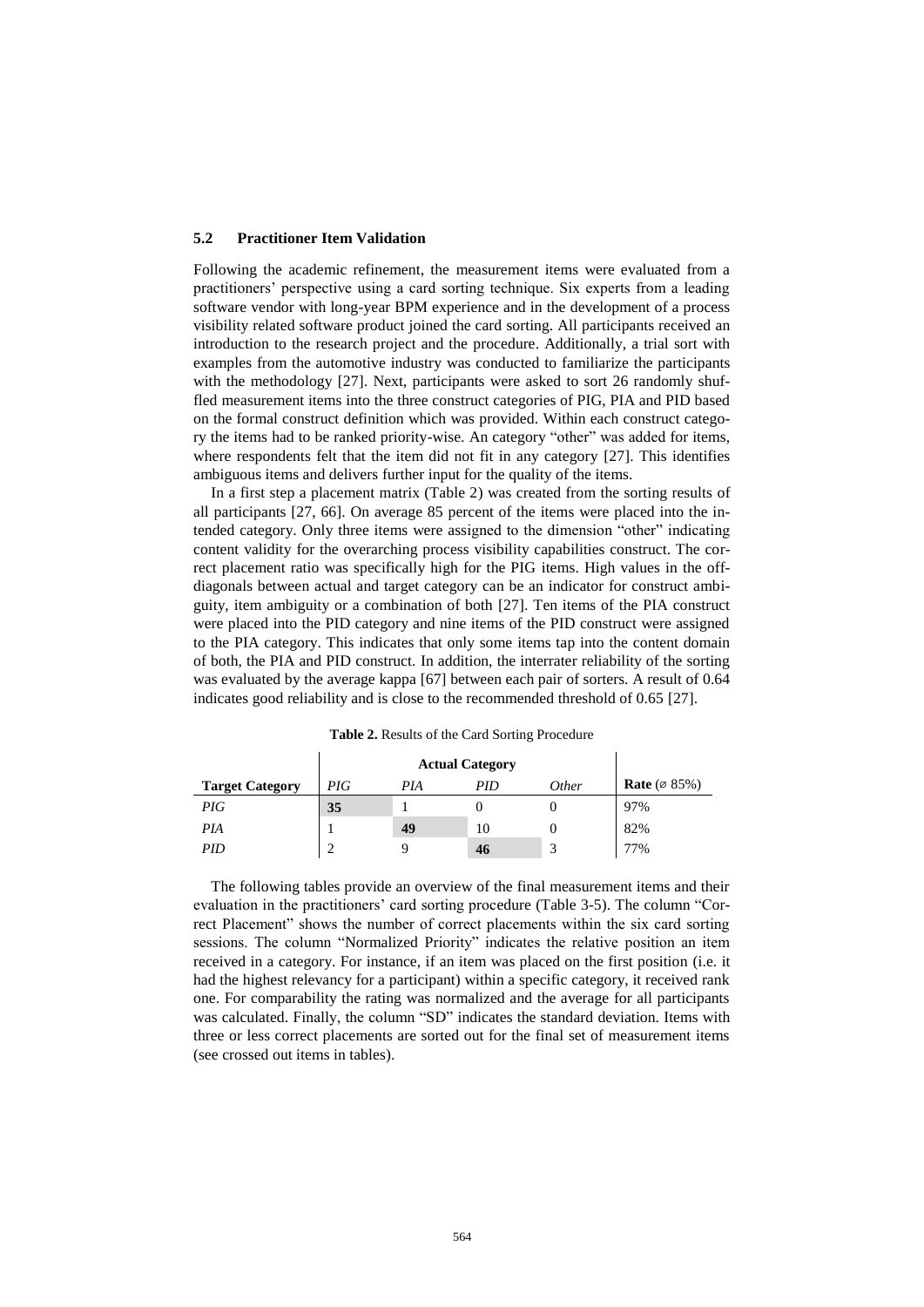| Item Wording                                                                                                         | Correct<br>Placement | Normalized<br>Priority | SD   |
|----------------------------------------------------------------------------------------------------------------------|----------------------|------------------------|------|
| IT enables us to capture granular (detailed)<br>events in the entire process [68]                                    | 6                    | 0.64                   | 0.31 |
| IT enables us to collect process information<br>along the entire process in a timely manner [10]                     | 6                    | 0.58                   | 0.43 |
| IT enables us to gather process information from<br>all steps (activities) in the process [49]                       | 6                    | 0.48                   | 0.28 |
| IT enables us to collect process information from<br>the external process environment in a timely<br>manner [41, 69] | 6                    | 0.36                   | 0.40 |
| IT enables us to collect granular (detailed) in-<br>formation about a processes' current status [68,<br>70]          | 6                    | 0.35                   | 0.27 |
| IT enables us to integrate process information<br>from a variety of data sources [20, 71]                            | 5                    | 0.29                   | 0.29 |

|  | Table 3. Measurement Items for Process Information Gathering |  |  |  |
|--|--------------------------------------------------------------|--|--|--|
|  |                                                              |  |  |  |

**Table 4.** Measurement Items for Process Information Analysis

| Item Wording                                                                                                                                  | Correct<br>Placement | Normalized<br>Priority | SD   |
|-----------------------------------------------------------------------------------------------------------------------------------------------|----------------------|------------------------|------|
| Our IT has the ability to aggregate process data<br>into key performance indicators [20]                                                      | 6                    | 0.81                   | 0.20 |
| Process information, such as process-level key<br>performance indicators, are continuously calcu-<br>lated by our IT systems [72]             | 6                    | 0.74                   | 0.09 |
| Our IT has the ability to analyze process data to<br>continuously measure process performance<br>$[73 - 75]$                                  | 6                    | 0.62                   | 0.30 |
| Based on preset levels (thresholds), IT can<br>automatically detect deviations from process<br>plans $[76]$                                   | 6                    | 0.42                   | 0.15 |
| Based on process data, our IT has the ability to<br>identify the state of multiple processes, contex-<br>tualized by their relationships [70] | 6                    | 0.19                   | 0.27 |
| IT allows us to benchmark the performance of<br>currently executed business processes [75]                                                    | 5                    | 0.35                   | 0.29 |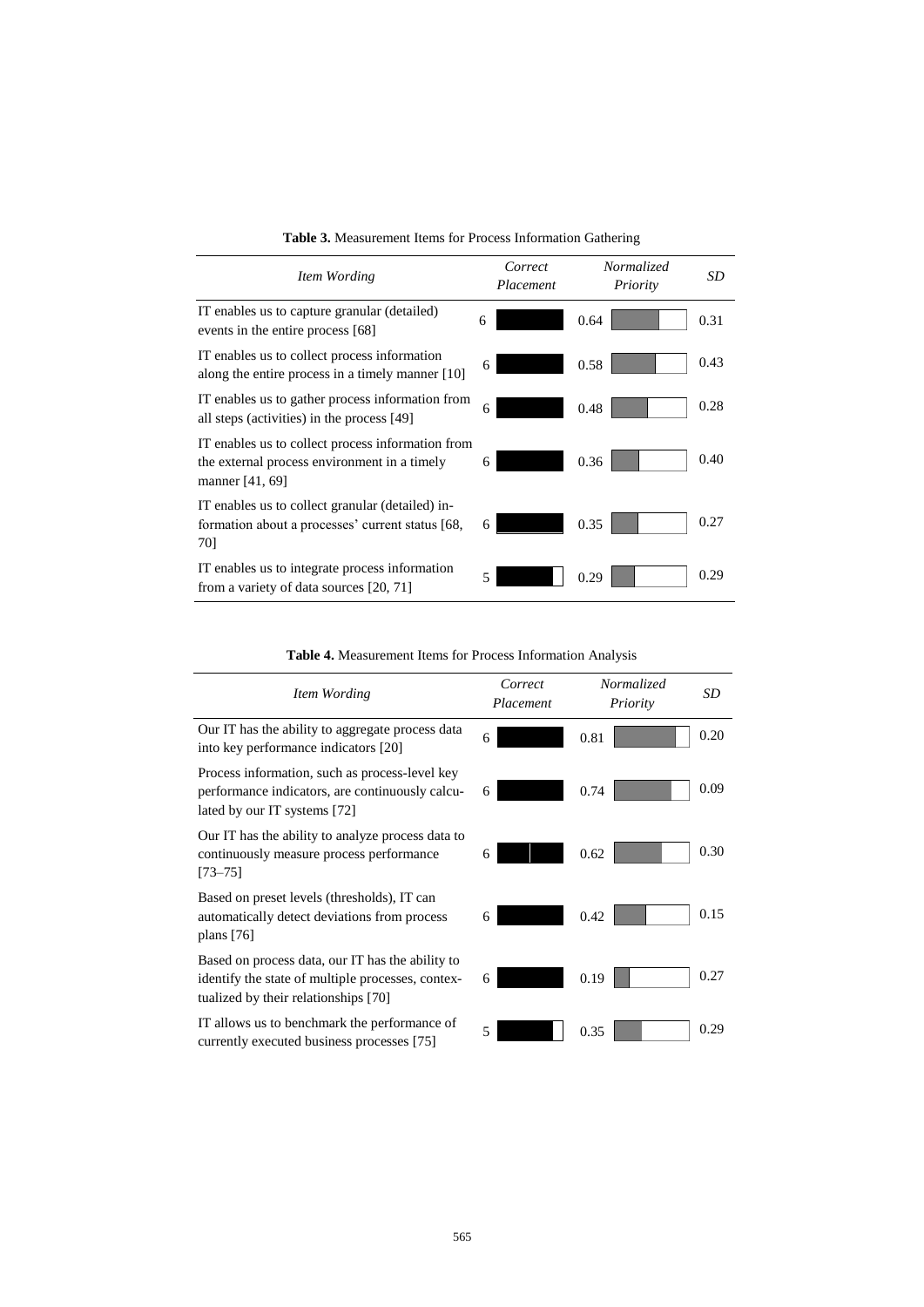| Item Wording (cont'd)                                                                                           | Correct<br>Placement | Normalized<br>Priority | SD   |
|-----------------------------------------------------------------------------------------------------------------|----------------------|------------------------|------|
| IT enables us to predict final results of the<br>business process during process execution [10]                 | 5                    | 0.22                   | 0.17 |
| Our IT offers extensive analytical capabilities<br>to examine process information [77]                          | 4                    | 0.22                   | 0.39 |
| enables us to anticipate problems or oppor-<br>tunities in the process in a timely manner [41]                  | 3                    | 0.14                   | 0.16 |
| Before presentation, process information is<br>filtered by IT to reduce information overload<br><del>[41]</del> |                      | 0.32                   | 0.49 |
| .                                                                                                               |                      |                        |      |

*Crossed out items:* Sorted out for the final set of items due to three or less correct placements

| Item Wording                                                                                                                                        | Correct<br>Placement | Normalized<br>Priority | <b>SD</b> |
|-----------------------------------------------------------------------------------------------------------------------------------------------------|----------------------|------------------------|-----------|
| Process information is distributed to process<br>participants (e.g. operational decision makers)<br>along the entire process [8]                    | 6                    | 0.62                   | 0.38      |
| IT can notify the concerned process participants<br>regarding events that may require adjustments<br>[76]                                           | 6                    | 0.52                   | 0.34      |
| Using IT, process information is widely shared<br>among process participants [78]                                                                   | 6                    | 0.44                   | 0.41      |
| Process information is delivered to process<br>participants through simple, understandable<br>tools [79]                                            | 5                    | 0.50                   | 0.42      |
| IT allows users to create personalized monitor-<br>ing views, which let them see only the process<br>information they want to see on the system [3] | 5                    | 0.49                   | 0.31      |
| Process information provided by IT often<br>reaches relevant personnel timely enough to be<br>of use [80, 81]                                       | 5                    | 0.44                   | 0.40      |
| Through IT, process information, such as pro-<br>cess performance metrics are presented to pro-<br>cess participants [75]                           | 5                    | 0.35                   | 0.25      |
| IT displays process information in a readable,<br>easily understandable format [82]                                                                 | 3                    | 0.27                   | 0.37      |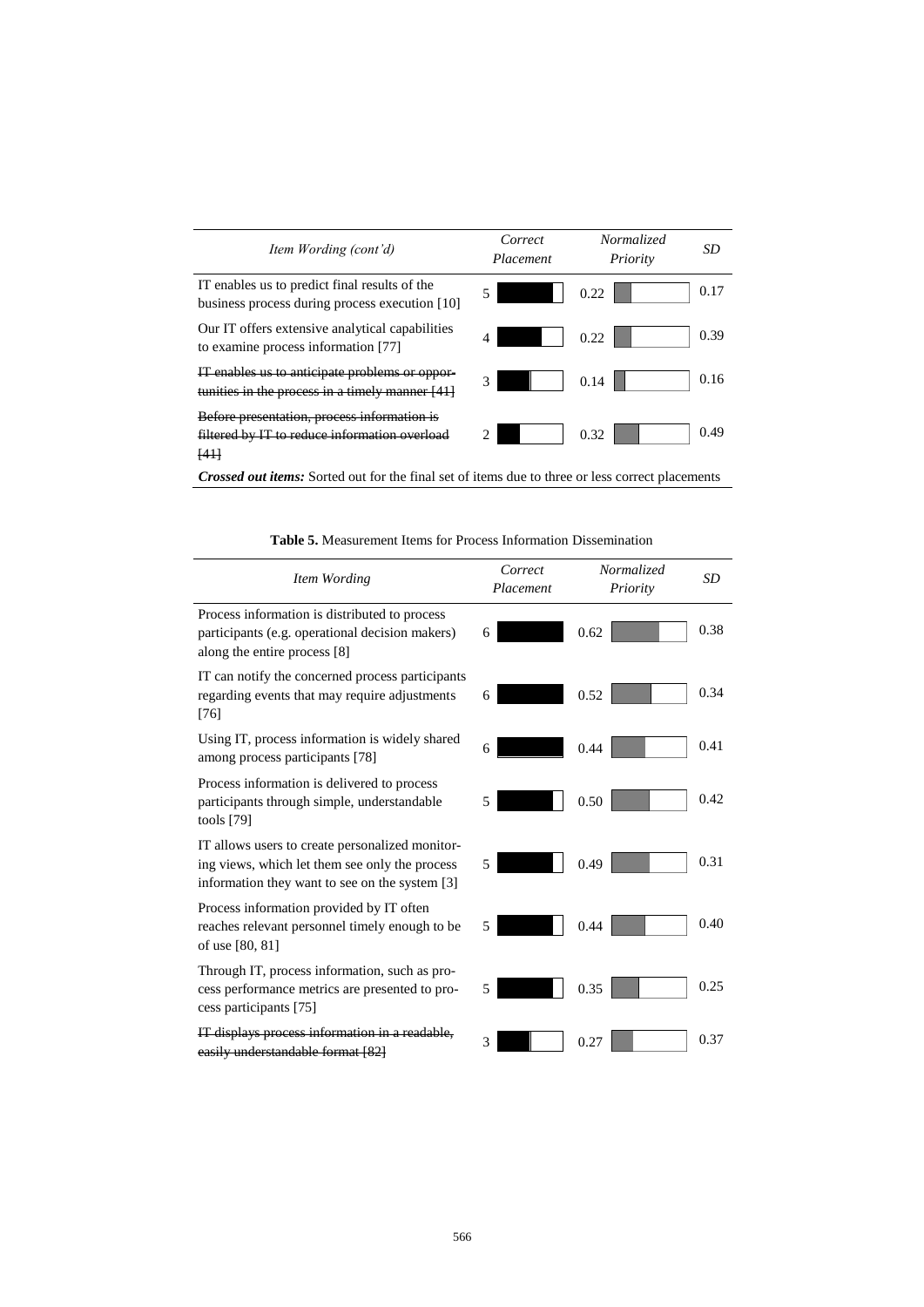

# **6 Conclusion**

This paper conceptualizes and operationalizes process visibility capabilities. Theoretically grounded in the IPV, we derive process information gathering, process information analysis, and process information dissemination as three sub-dimensions of process visibility capabilities. Afterwards, a carefully crafted operationalization procedure identified 21 measurement items. The procedure comprised the initial derivation of measurement items, two academic feedback rounds for refinement as well as a final card-sorting with industry experts.

There are specific limitations to this work. First, the initial generation of measurement items relied completely on academic literature. Although the basis in prior research assures high item quality, future endeavors can incorporate other techniques such as focus group interviews for the generation of measurement items. Second, the academic refinement cycles were conducted with personnel from one research group and the card sorting interviews were conducted with experts of one large software vendor. Consequently, the refinement results may be biased. Future research could include a more diverse group of academics. Furthermore, experts of other software vendors as well as users from deploying organizations could help to establish a more diversified setting. Third, future research could further advance the measurement items for process visibility capability. In this regard, it could be tested if a further breakdown of the sub-dimensions of process visibility capabilities is beneficial.

Several contributions of this paper can be highlighted. From a theoretical perspective, the conceptualization of process visibility capabilities establishes a common understanding of the underlying capabilities that are crucial for the creation of process visibility. In this regard, a clear and unifying concept for the trend towards operational, process-centric decision support has been derived. From a practical perspective, IT investments can be guided based on a clear understanding which capabilities are needed for the creation of process visibility. This paper identifies such relevant capabilities and provides measurement instruments for them. As suggested by [7], the comparison between current process visibility capabilities and corresponding process visibility requirements is useful to detect visibility gaps that benefit from appropriate investments. A web-based tool for this assessment will be available shortly. The tool incorporates previously derived measurement items in the evaluation. Practitioners can use it for an easy and convenient visibility assessment. The collected data will be synthesized towards a benchmark that shall provide further indications for practice.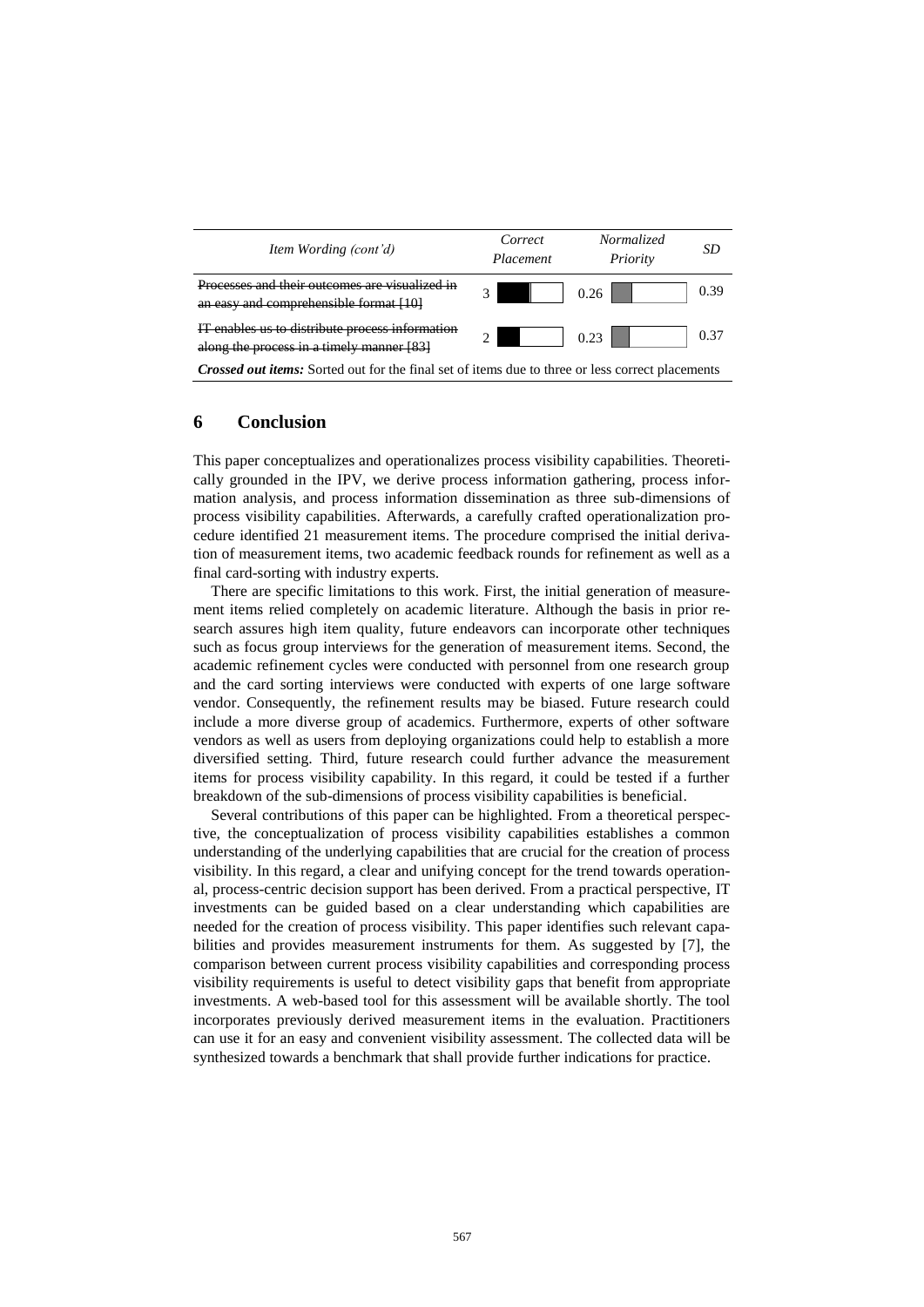# **7 References**

- 1. White, C.: The Next Generation of Business Intelligence: Operational BI. DM Rev. Mag. 1–13 (2005).
- 2. Linden, M., Felden, C., Chamoni, P.: Dimensions of Business Process Intelligence. Business Process Management Workshops. pp. 208–213 (2011).
- 3. Kim, H., Lee, Y., Yim, H., Cho, N.: Design and Implementation of a Personalized Business Activity Monitoring System. Human-Computer Interaction. HCI Applications and Services. pp. 581–590 (2007).
- 4. Luckham, D.: The Power of Events. Addison-Wesley Longman, Amsterdam (2002).
- 5. Berner, M., Graupner, E., Maedche, A., Mueller, B.: Process Visibility Towards a Conceptualization and Research Themes. International Conference on Information Systems. pp. 1–13 (2012).
- 6. Graupner, E., Berner, M., Maedche, A., Jegadeesan, H.: Business Intelligence & Analytics for Processes – A Visibility Requirements Evaluation. Multikonferenz Wirtschaftsinformatik. pp. 154–166 (2014).
- 7. Graupner, E., Berner, M., Maedche, A., Harshavardhan, J.: Assessing the Need for Visibility of Business Processes – A Process Visibility Fit Framework. International Conference on Business Process Management. pp. 384–392 (2014).
- 8. Davenport, T.H., Beers, M.C.: Managing Information about Processes. J. Manag. Inf. Syst. 12, 57–80 (1995).
- 9. Küng, P., Hagen, C., Rodel, M., Seifert, S.: Business Process Monitoring Measurement in a Large Bank: Challenges and Selected Approaches. International Workshop on Database and Expert Systems Applications. pp. 955–961 (2005).
- 10. Kang, B., Jung, J.-Y., Cho, N.W., Kang, S.-H.: Real-time Business Process Monitoring Using Formal Concept Analysis. Ind. Manag. Data Syst. 111, 652–674 (2011).
- 11. Castellanos, M., Casati, F., Dayal, U., Shan, M.-C.: A Comprehensive and Automated Approach to Intelligent Business Processes Execution Analysis. Distrib. Parallel Databases. 16, 239–273 (2004).
- 12. Johannsen, F., Fill, H.-G.: Codification of Knowledge in Business Process Improvement Projects. European Conference on Information Systems. pp. 1–16 (2014).
- 13. Barratt, M., Oke, A.: Antecedents of Supply Chain Visibility in Retail Supply Chains: A Resource-Based Theory Perspective. J. Oper. Manag. 25, 1217–1233 (2007).
- 14. Wang, E.T.G., Wei, H.-L.: Interorganizational Governance Value Creation: Coordinating for Information Visibility and Flexibility in Supply Chains. Decis. Sci. 38, 647–674 (2007).
- 15. MacKenzie, S.B., Podsakoff, P.M., Podsakoff, N.P.: Construct Measurement and Validation Procedures in MIS and Behavioral Research: Integrating New and Existing Techniques. MIS Q. 35, 293–334 (2011).
- 16. Felden, C., Chamoni, P., Linden, M.: From Process Execution towards a Business Process Intelligence. International Conference on Business Information Systems. pp. 195–206 (2010).
- 17. Wang, E.T.G., Wei, H.-L.: Interorganizational Governance Value Creation: Coordinating for Information Visibility and Flexibility in Supply Chains. Decis. Sci. 38, 647–674  $(2007)$
- 18. Bhat, J.M., Goel, S.: Mining Transaction Data for Process Instance Monitoring in Legacy Systems. Americas Conference on Information Systems (2011).
- 19. Barratt, M., Oke, A.: Antecedents of Supply Chain Visibility in Retail Supply Chains: A Resource-based Theory Perspective. J. Oper. Manag. 25, 1217–1233 (2007).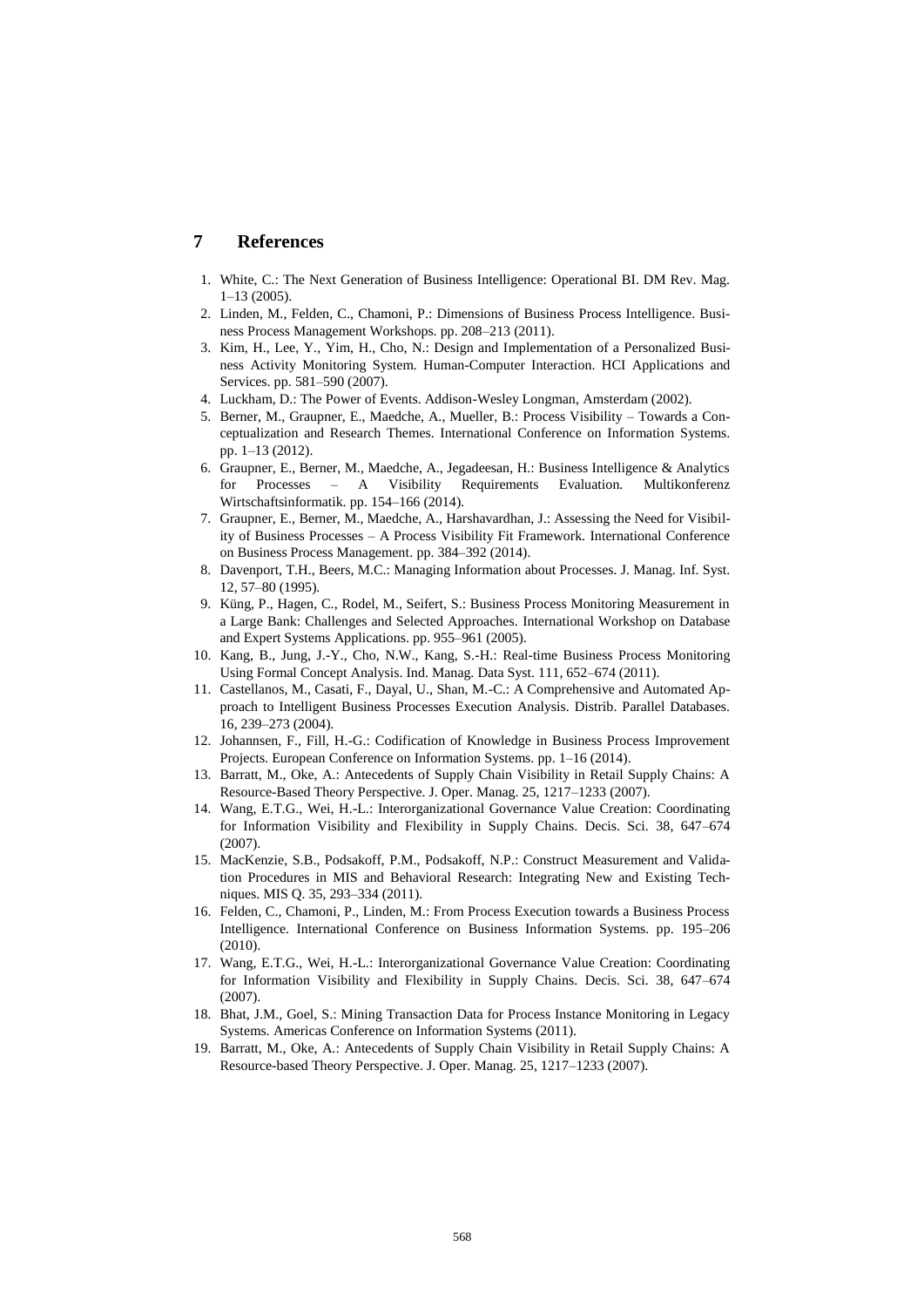- 20. El Sawy, O.A., Pavlou, P.A.: IT-Enabled Business Capabilities for Turbulent Environments. MIS Q. Exec. 7, 139–150 (2008).
- 21. Anderson-Lehman, R., Watson, H.J., Wixom, B.H., Hoffer, J.A.: Continental Airlines Flies High with Real-Time Business Intelligence. MIS Q. Exec. 3, (2004).
- 22. Dayal, U., Castellanos, M., Simitsis, A., Wilkinson, K.: Data Integration Flows for Business Intelligence. International Conference on Extending Database Technology: Advances in Database Technology. pp. 1–11 (2009).
- 23. Lewis, B.R., Templeton, G.F., Byrd, T.A.: A Methodology for Construct Development in MIS Research. Eur. J. Inf. Syst. 14, 388–400 (2005).
- 24. DeVellis, R.F.: Scale Development: Theory and Applications. Sage, Thousand Oaks (2012).
- 25. Spector, P.E.: Summated Rating Scale Construction: An Introduction. Sage, Newbury Park (1992).
- 26. Recker, J.: Understanding Process Modelling Grammar Continuance: A Study of the Consequences of Representational Capabilities (2008).
- 27. Moore, G.C., Benbasat, I.: Development of an Instrument to Measure the Perceptions of Adopting an Information Technology Innovation. Inf. Syst. Res. 2, 192–222 (1991).
- 28. Davis, F.D.: Perceived Usefulness, Perceived Ease of Use, and User Acceptance of Information Technology. MIS Q. 13, 319–340 (1989).
- 29. Egelhoff, W.: Strategy and Structure in Multinational Corporations: An Informationprocessing Approach. Adm. Sci. Q. 27, 435–458 (1982).
- 30. Galbraith, J.R.: Organization Design: An Information Processing View. Interfaces. 4, 28– 36 (1974).
- 31. Tushman, M.L., Nadler, D.A.: Information Processing as an Integrating Concept in Organizational Design. Acad. Manag. Rev. 3, 613–624 (1978).
- 32. Egelhoff, W.G.: Strategy and Structure in Multinational Corporations: An Information-Processing Approach. Adm. Sci. Q. 27, 435–458 (1982).
- 33. Galbraith, J.R.: Designing Complex Organizations. Addison-Wesley Longman Publishing, Boston (1973).
- 34. Mani, D., Barua, A., Whinston, A.: An Empirical Analysis of the Impact of Information Capabilities Design on Business Process Outsourcing Performance. MIS Q. 34, 39–62 (2010).
- 35. Gattiker, T.F., Goodhue, D.L.: What Happens after ERP Implementation: Understanding the Impact of Interdependence and Differentiation on Plant-Level Outcomes. MIS Q. 29, 559–585 (2005).
- 36. Sambamurthy, V., Bharadwaj, A., Grover, V.: Shaping Agility through digital Options: Reconceptualizing the Role of Information Technology in Contemporary Firms. MIS Q. 27, 237–263 (2003).
- 37. Goodhue, D.L., Wybo, M.D., Kirsch, L.J.: The Impact of Data Integration on the Costs and Benefits of Information Systems. MIS Q. 16, 293–311 (1992).
- 38. Tambe, P., Hitt, L.M., Brynjolfsson, E.: The Extroverted Firm: How External Information Practices Affect Innovation and Productivity. Manage. Sci. 58, 843–859 (2012).
- 39. Bucher, T., Gericke, A., Sigg, S.: Process-Centric Business Intelligence. Bus. Process Manag. J. 15, 408–429 (2009).
- 40. Khoumbati, K., Themistocleous, M., Irani, Z.: Evaluating the Adoption of Enterprise Application Integration in Health-Care Organizations. J. Manag. Inf. Syst. 22, 69–108 (2006).
- 41. Marchand, D.A., Kettinger, W.J., Rollins, J.D.: Information Orientation: The Link to Business Performance. Oxford University Press, Oxford and U.K. (2002).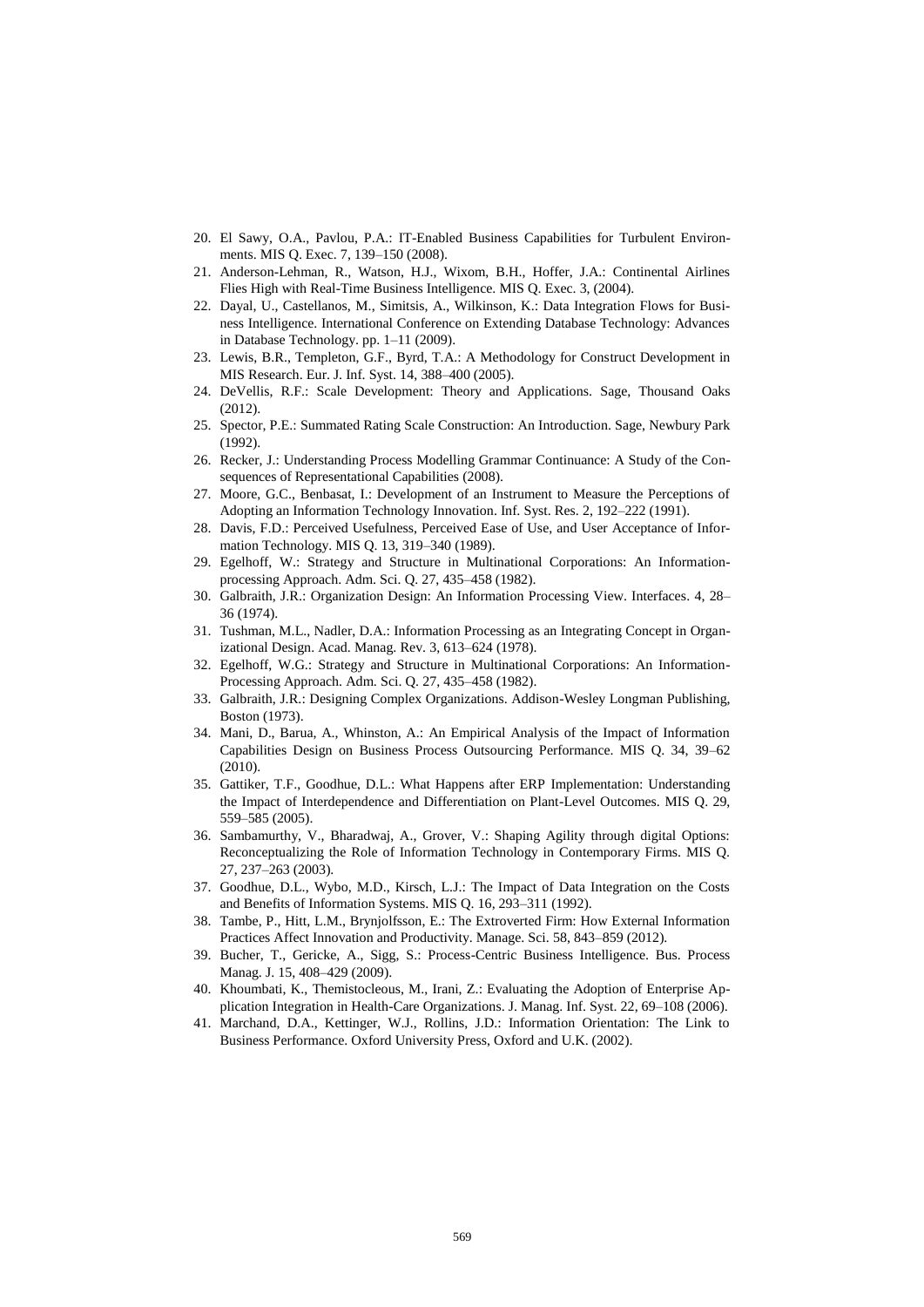- 42. Chou, D.C., Tripuramallu, H.B., Chou, A.Y.: BI and ERP Integration. Inf. Manag. & Comput. Secur. 13, 340–349 (2005).
- 43. Liberatore, M.J., Luo, W.: The Analytics Movement: Implications for Operations Research. Interfaces. 40, 313–324 (2010).
- 44. Roberts, N., Grover, V.: Leveraging Information Technology Infrastructure to Facilitate a Firm's Customer Agility and Competitive Activity: An Empirical Investigation. J. Manag. Inf. Syst. 28, 231–270 (2012).
- 45. Ranjan, J.: Business Justification with Business Intelligence. VINE. 38, 461–475 (2008).
- 46. Golfarelli, M., Rizzi, S., Cella, I.: Beyond Data Warehousing: What's Next in Business Intelligence? 7th ACM International Workshop on Data Warehousing and OLAP. pp. 1–6 (2004).
- 47. Grover, V., Davenport, T.H.: General Perspectives on Knowledge Management: Fostering a Research Agenda. J. Manag. Inf. Syst. 18, 5–21 (2001).
- 48. Kettinger, W.J., Li, Y.: The Infological Equation Extended: Towards Conceptual Clarity in the Relationship Between Data, Information and Knowledge. Eur. J. Inf. Syst. 19, 409–421 (2010).
- 49. Grigori, D., Casati, F., Castellanos, M., Dayal, U., Sayal, M., Shan, M.-C.: Business Process Intelligence. Comput. Ind. 53, 321–343 (2004).
- 50. Davenport, T., Harris, J.: Competing on Analytics: The New Science of Winning. Harvard Business School Press, Boston (2007).
- 51. Curbera, F., Doganata, Y., Martens, A., Mukhi, N., Slominski, A.: Business Provenance -- A Technology to Increase Traceability of End-to-End Operations. In: Meersman, R. and Tari, Z. (eds.) On the Move to Meaningful Internet Systems: OTM 2008. pp. 100–119. Springer Berlin Heidelberg (2008).
- 52. Janiesch, C., Matzner, M., Müller, O.: Beyond Process Monitoring: A Proof-of-concept of Event-driven Business Activity Management. Bus. Process Manag. J. 18, 625–643 (2012).
- 53. Kohli, A., Jaworski, B., Kumar, A.: MARKOR: A Measure of Market Orientation. J. Mark. Res. 30, 467–477 (1993).
- 54. Kingston, J.: Choosing a Knowledge Dissemination Approach. Knowl. Process Manag. 19, 160–170 (2012).
- 55. Freeman, R.E.: Strategic Management: A Stakeholder Approach. Pitman, Boston and MA and USA (1984).
- 56. Daft, R.L., Macintosh, N.B.: A Tentative Exploration into the Amount and Equivocality of Information Processing in Organizational Work Units. Adm. Sci. Q. 26, 207–224 (1981).
- 57. Daft, R., Lengel, R., Trevino, L.: Message Equivocality, Media Selection, and Manager Performance: Implications for Information Systems. MIS Q. 11, 355–366 (1987).
- 58. Zur Muehlen, M., Shapiro, R.: Business Process Analytics. In: Vom Brocke, J. and Rosemann, M. (eds.) Handbook on Business Process Management 2. pp. 137–157. Springer, Berlin (2010).
- 59. Houghton, R., El Sawy, O.A., Gray, P., Donegan, C., Joshi, A.: Vigilant Information Systems for Managing Enterprises in Dynamic Supply Chains: Real-time Dashboards at Western Digital. MIS Q. Exec. 3, 19–35 (2004).
- 60. Huber, G.P.: Organizational Learning: The Contributing Processes and the Literatures. Organ. Sci. 2, 88–115 (1991).
- 61. Daft, R.L., Weick, K.E.: Toward a Model of Organizations as Interpretation Systems. Acad. Manag. Rev. 9, 284–295 (1984).
- 62. Choudhury, V.: Strategic Choices in the Development of Interorganizational Information Systems. Inf. Syst. Res. 8, 1–24 (1997).